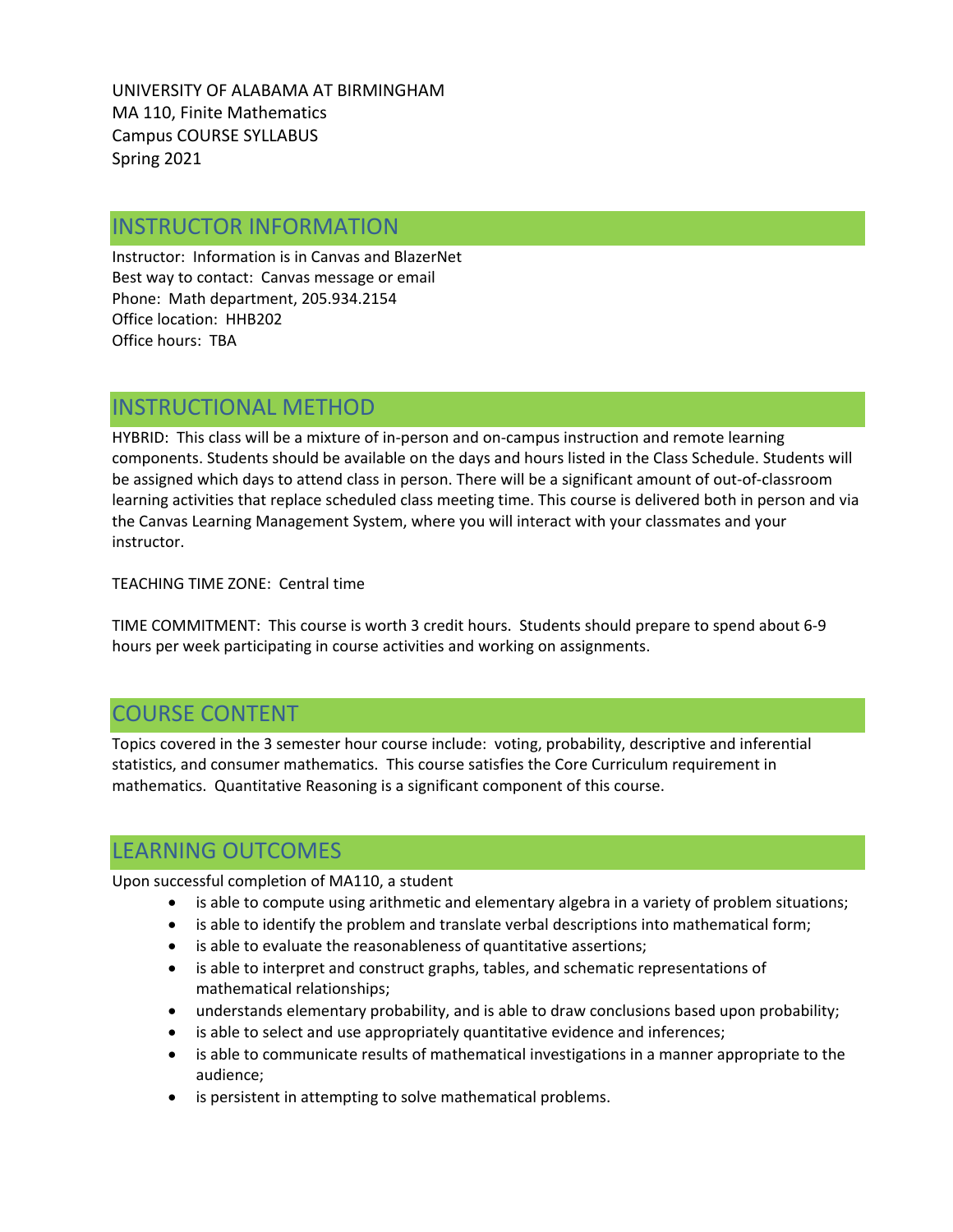**This course is more about developing quantitative reasoning ability than acquiring any specific set of mathematical skills** (algebra, arithmetic, etc.). The above learning outcomes are realized in the course in a variety of contexts and a variety of learning opportunities (group work, discussion, notes, and computer-aided instruction).

NOTE: For Course Syllabi posted prior to the beginning of the term, the Course Instructor reserves the right to make changes prior to or during the term. The Course Instructor will notify students, via email or Canvas Announcement, when changes are made in the requirements and/or grading of the course.

# REQUIRED MATERIALS

### **EQUIPMENT**

All students who do not plan to come to campus must have the required equipment for remote testing with ProctorU (webcam and microphone required, reliable high-speed internet required). Students may test their equipment by going to [https://test-it-out.proctoru.com/.](https://test-it-out.proctoru.com/) They must have a **back-up plan** in case of technical issues with their computer and/or internet.

Note that the following *CANNOT* **be used for testing with ProctorU:** Chromebooks, Tablets, Linux operating systems, Virtual machines, Windows 10 in S mode, Surface RT.

**Chrome** is the recommended browser.

Students may only use their **computer operating system calculator** during Tests. **No handheld or downloaded calculators allowed**. It is the student's responsibility to learn how to use their computer operating system calculator (or the Windows 10 calculator that is used in HHB202). Note that scientific mode is recommended.

### **KNEWTON ALTA ACCESS**

Students are REQUIRED to purchase an access code from UAB Barnes & Noble or directly from Knewton (within Canvas).

- **How to register for Knewton alta:**
	- o Log in to Canvas.
	- o Work through the Modules in order.
	- o When you click on Test Review Center or HW1, it will take you to a pre-created account.
	- o Click Purchase.
		- Select Plan or Enter Code (purchased from UAB Barnes & Noble)
		- *You may also select Courtesy Access (only good for 14 days).*
		- Note that once Courtesy Access expires, you will no longer have access to your HW and Quizzes.
	- o **No extensions of deadlines are given for failure to purchase your REQUIRED access to Knewton.**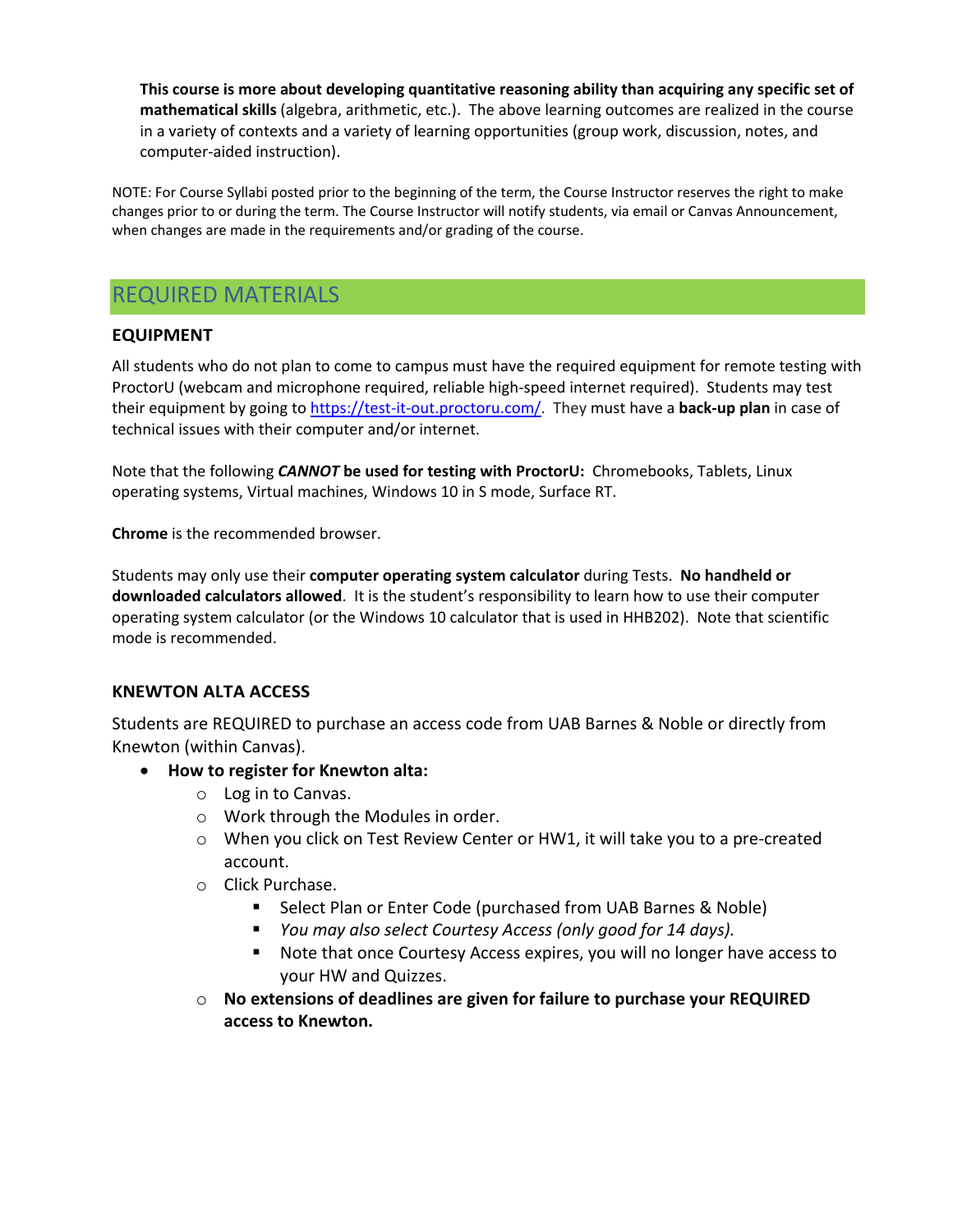# COURSE STRUCTURE

The course content is set up as Weekly Modules in the UAB Learning Management System (LMS), CANVAS. Students must work through the Modules IN ORDER and COMPLETE ALL ITEMS. In order to do this, they must have reliable access to BlazerNet, Canvas, and Knewton alta. Students must ensure that they meet the system requirements for each, and those of ProctorU for testing.

### **GRADED ASSIGNMENTS IN CANVAS**

### **TESTS**

ALL Tests are taken in **HHB202** on the scheduled date during class time OR with the remote proctoring services of **ProctorU**.

### **REQUIRED for testing with ProctorU**

- o Create an account if you haven't used ProctorU before.
	- Go to Canvas and click the ProctorU link.
- o Appointment must be made at least 72 hrs in advance.
	- Late fees apply if scheduled less than 72 hrs in advance.
	- Availability is not guaranteed if you schedule late.
- o Photo ID required (student ID, driver's license, passport, military ID)
	- **P** Your name in Canvas must match your ID.
	- **Update your name in the ProctorU profile if needed.**
- o Quiet, private room
- o [Check your computer](https://proctoru.com/testitout) with ProctorU **before each test**.

### TEST INFORMATION

- Four tests
- 50 minute time limit
- Worth up to 150 points each
- One attempt allowed
- May review immediately after submission
- Only allowed items:
	- o Computer operating system calculator (NO downloaded or handheld)
	- o One piece of blank scratch paper
	- o All Tests formula sheet pdf opened in another window (not printed)
	- o Excel
- Prepare by going to the **Test Review Center** (available 14 days before the test deadline).

Students who have technical issues with ProctorU should use: Need Help? Chat Now! at the bottom right.

Even though students take their Tests with ProctorU, we reserve the right to require a student to retake a test with ProctorU if any testing inconsistencies or questions of academic integrity arise during the testing session, or after the review of the recording by the instructor. Students will be responsible for payment of any fees to retake a Test. Academic misconduct undermines the purpose of education and can generally be defined as all acts of dishonesty in an academic or related matter, and it will not be tolerated.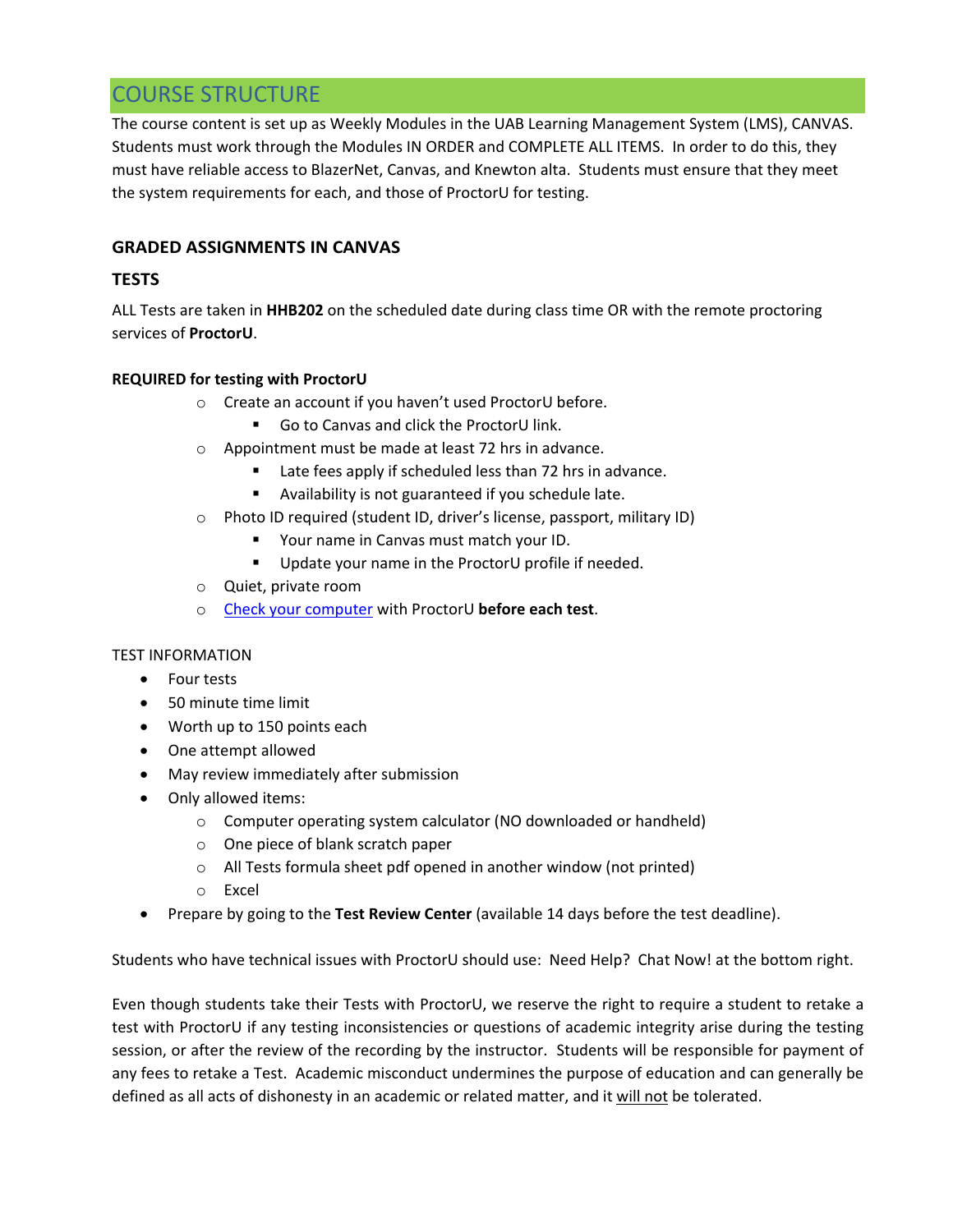### **DISCUSSIONS**

There are 8 Discussions in Canvas. They give students an opportunity to work together in a group to improve their quantitative reasoning ability and conceptual understanding of mathematical ideas.

- Available on two consecutive days in the Weekly Modules.
	- o Click on the Discussion, then the group shown.
- Must post over BOTH days
	- $\circ$  Any time the first day
	- o Before 10pm the second day
- Post **at least one** specific idea for solving the Problem, but **NOT your solution**.
	- $\circ$  Do not post your solution to the Problem (this results in a 0 score for the Discussion).
	- o Posts must be relevant, meaningful, and not repetitive.
- Reply to **at least two** other group members in a meaningful way.
- No credit is given for short, repetitive, or one word posts.
- No credit is given for consecutive posts made within a few minutes of each other.
- Worth up to 10 points each.
- See the rubric for details.
- No late submissions.

### **PROBLEMS**

There are 8 Problems in Canvas. They give students an opportunity to articulate their conceptual understanding of mathematical ideas and to get feedback from their instructor.

- Available on two consecutive days in the Weekly Modules.
- Due the second day before 11:59pm central time.
	- o Do not submit close to the deadline in case you have technical issues.
- Each student submits a unique, *individually written* solution.
	- $\circ$  If two or more students submit identical solutions, all will receive a score of 0.
- All submissions must be made in Canvas in the Problem assignment.
- To submit: Click Submit Assignment (upper right) and select File Upload or Text Entry or Office 365, then click Submit Assignment.
- Verify that the upper right corner shows: *Submission √Submitted!*
- You may submit more than once as needed (all submissions will be saved).
	- $\circ$  If you submit multiple times, please indicate which one(s) to grade.
- Only files allowed: pdf, doc, docs, jpeg, xls, jpg, png.
- Worth up to 8 points each.
- See the rubric for details.
- No late submissions.

### **READING QUIZZES (RQuiz)**

There are 11 Reading Quizzes in Canvas.They help students prepare for class discussions and activities.

- Available in the Weekly Modules.
- Students should read the powerpoint(s) before they take the RQuiz.
- 15 minute time limit.
- Worth up to 4 points each.
- Two attempts allowed.
- Review after the second attempt.
- Highest score attained will count.
- No late submissions.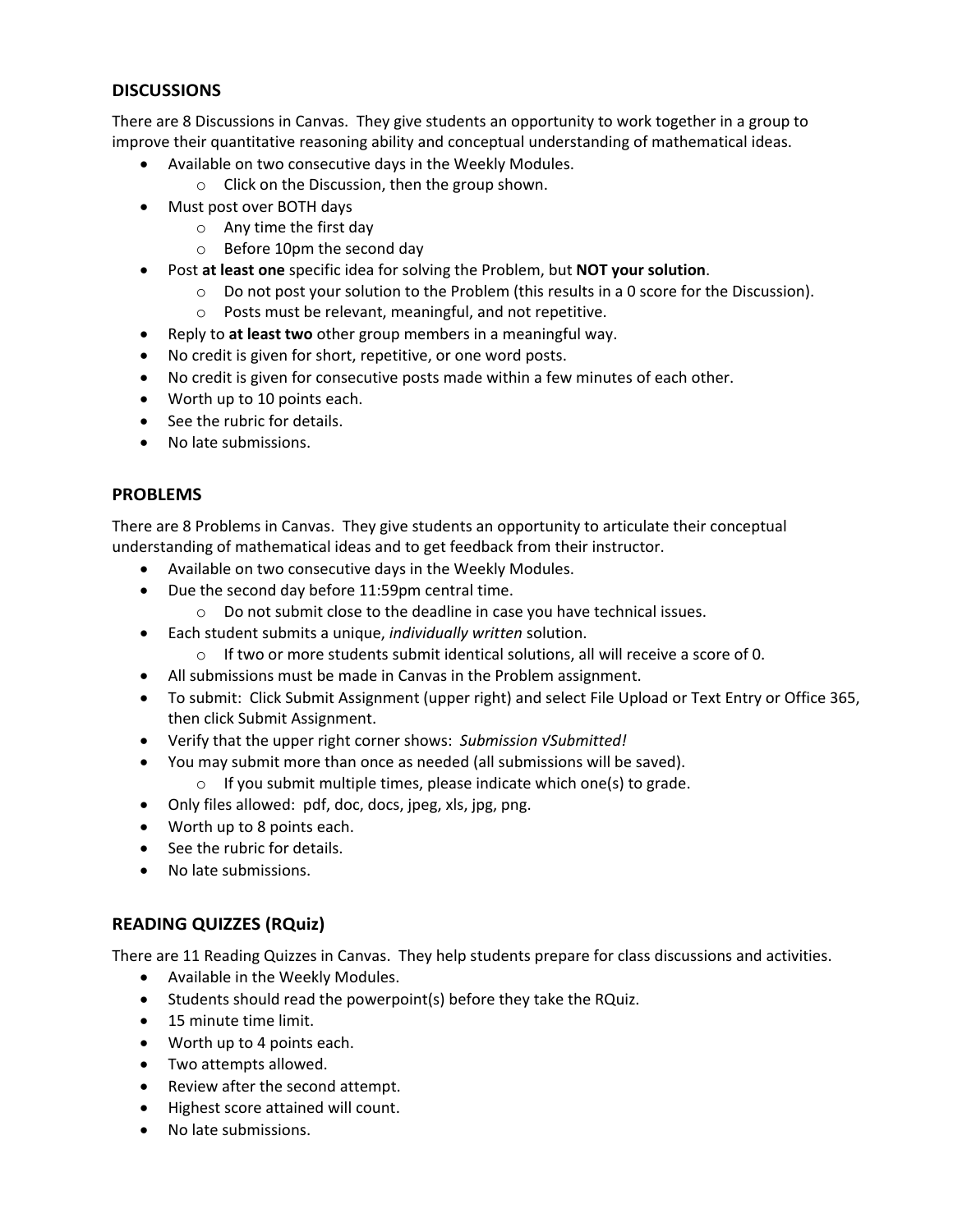### **HOMEWORK (HW)**

There are 11 Homework assignments in Canvas. Students should **work on the HW throughout the week** and in advance of the deadline date. HW gives students an opportunity to master the mathematical concepts.

**Knewton alta access is REQUIRED**, but courtesy access is available for 14 days.

Knewton alta is designed to work the way you learn—by completing HW assignments. All of your course material (including text instruction like what you might find in a book) plus videos, animations and worked examples are presented to you in alta at the moment you need it. Once you begin a HW assignment, alta recognizes pretty quickly what you know or don't know and will adapt the HW assignment dynamically to your specific learning level.

When alta identifies a knowledge gap from your past, it will give you instructional support and a few extra questions until you've shown that you understand the concept and can demonstrate proficiency by completing the assignment. Because alta is adapting to your personal learning, some of you will complete the HW assignment quickly, and some of you may take longer. (You'll see this in your progress bar.)

**Guessing is highly discouraged.** Guessing will only mess with alta's ability to recommend the right content for you and could create a longer assignment experience.

- Available in the Canvas Weekly Modules, but Knewton access is required.
- Students can and should work ahead on HW.
- Always click *View Instruction* before you begin answering questions.
- Click on More Instruction within a question if you are not ready to answer and need help.
- **Do not guess** (makes HW longer).
- Length and time varies.
- Adaptive based on mastery.
- Worth up to 14 points each.
- Late submissions allowed within one week for a 50% penalty on the late work.
- If you are struggling and need help, reach out to the instructor.
	- o The instructor may be able to help online through email or Zoom.

### **QUIZZES**

There are 11 Quizzes in Canvas.

- Available in the Canvas Weekly Modules, but Knewton access is required.
- 15 minute time limit.
- Worth up to 5 points each.
- Two attempts allowed.
- Highest score attained will count.
- May review after the deadline.
- No late submissions allowed.

**Other graded assignments** in Canvas include the UAB Honor Code Statement and the Syllabus Quiz.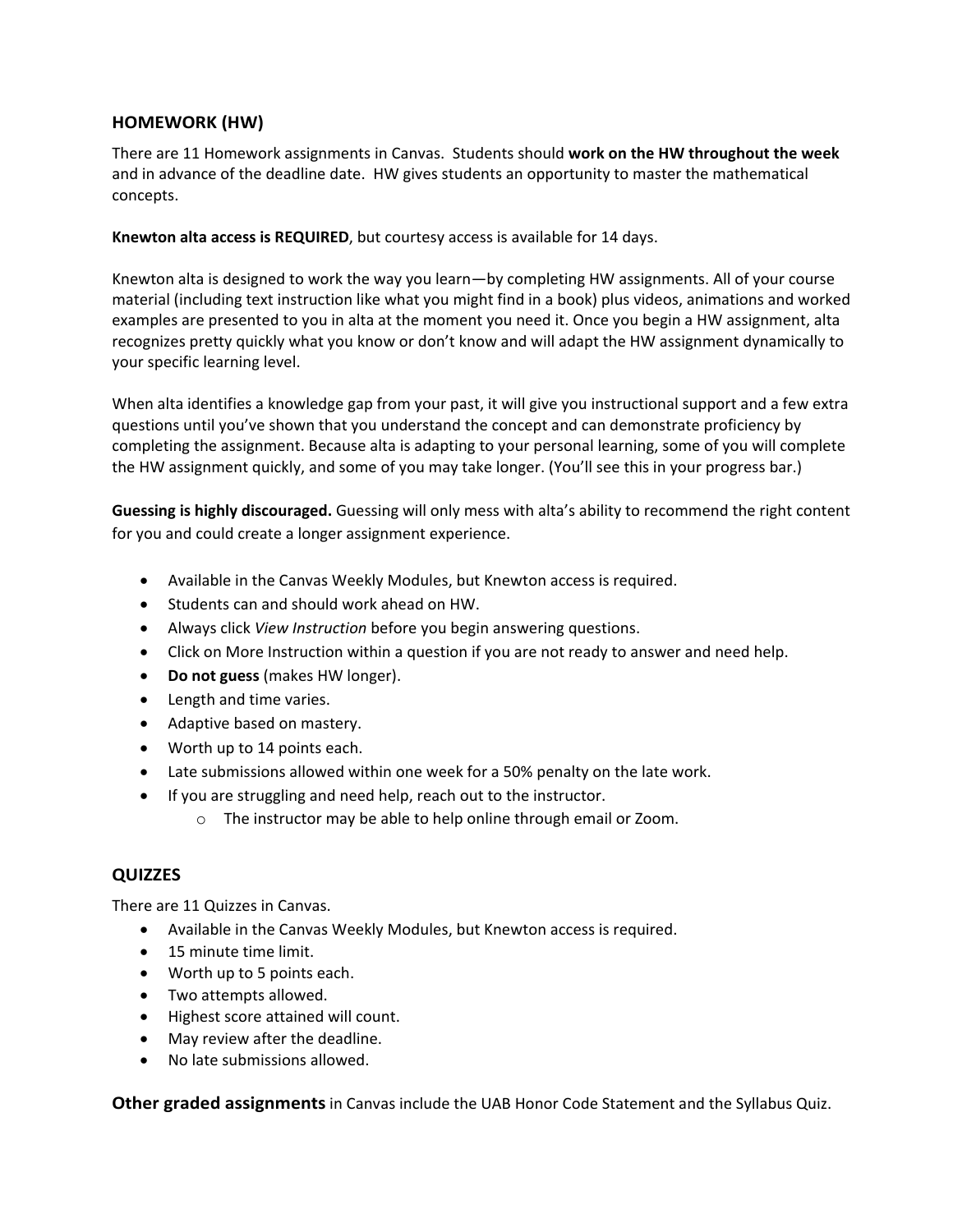# COURSE GRADES

Student grades are based on total points earned out of 1000 points according to the grading scale below.

**To access total points and overall grade**: Go to Canvas and click on **UAB Grade for MA 110,** or go to [https://secure.cas.uab.edu/mll/db/.](https://secure.cas.uab.edu/mll/db/) The instructor will upload Canvas scores to UAB Grade for MA 110 regularly after deadlines.

| <b>Grade Element</b> | <b>Points</b> | Quantity | <b>Total Points</b> |
|----------------------|---------------|----------|---------------------|
| Honor Code statement | 1             | 1        | 1                   |
| Syllabus Quiz        | 2             | 1        | $\mathfrak z$       |
| Discussion           | 10            | 8        | 80                  |
| Problem              | 8             | 8        | 64                  |
| <b>RQuizzes</b>      | 4             | 11       | 44                  |
| Homework             | 14            | 11       | 154                 |
| Quizzes              | 5             | 11       | 55                  |
| <b>Tests</b>         | 150           | 4        | 600                 |
| <b>Total points</b>  |               |          | 1000                |
| Bonus                | 10            | 2        | 20                  |

| <b>Points Earned</b> | <b>Course Grade</b> |  |
|----------------------|---------------------|--|
| 880-1000             | A                   |  |
| 750-879              | в                   |  |
| 620-749              | r                   |  |
| 500-619              | n                   |  |
| Below 500            |                     |  |

**Pass/Fail option**: MA 110 allows students to elect a Pass/Fail option in case there are circumstances and/or challenges students are encountering related to the ongoing pandemic that might make a Pass/Fail option a better option. Students should discuss this option with their advisor before selecting it. If students are not remaining with the default letter grade method for any of their courses, they must select the Pass/Fail grading method for each course individually. This selection is made toward the end of the semester. Once a student selects the option for a Pass/Fail grading method for a particular course, that decision is not reversible regardless of their performance on remaining assignments or final exams.

# COURSE POLICIES

### **ATTENDANCE/PARTICIPATION POLICY**

**Class meetings** --- Class meetings are scheduled on MW or TR except on Test dates. Class attendance is recommended, but no participation points are awarded. Face-to-face attendance is optional, but students should attend remotely through Zoom. Class meetings provide support and instruction on a flexible, asneeded basis on a rotating schedule while students work through course curriculum and content online.

**Learning activities/assignments** --- Participation in all learning activities and completion of all assignments is REQUIRED, and points will be awarded. Students are expected to

- work on their assignments throughout the week or IN ADVANCE, and NOT to wait until the deadline to begin.
- have a back-up plan in case they have technical issues.

### **EXTENDED ABSENCES**

Attendance is fundamental to course objectives and to the integrity of this course. Courses in the Mathematics Department require a variety of activities that involve interaction with the instructor and/or interaction with other students. Excessive absences and missed assignments seriously jeopardize a student's ability to successfully complete the course. In the event of excessive absences, students should be prepared to officially withdraw from the course. Go to [https://www.uab.edu/students/one](https://www.uab.edu/students/one-stop/classes/add-drop-and-withdrawal-policy)[stop/classes/add-drop-and-withdrawal-policy](https://www.uab.edu/students/one-stop/classes/add-drop-and-withdrawal-policy) to view the UAB Add/Drop and Withdrawal Policy.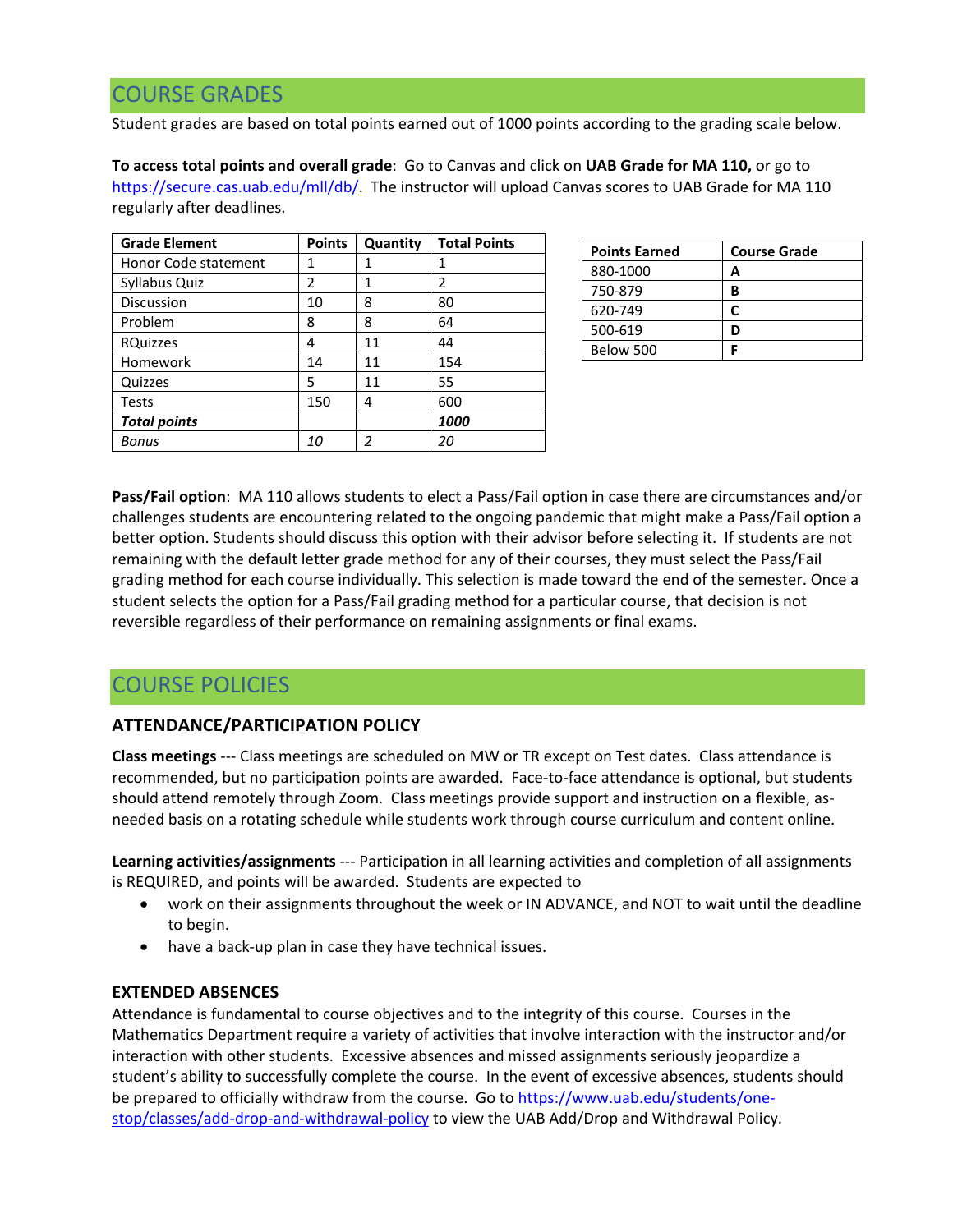### **MAKE-UP WORK POLICY**

In general there is NO makeup for missed assignments; however, HW may be completed late within one week for 50% credit. Students are expected to work throughout the week and IN ADVANCE on their assignments instead of waiting until the deadline day.

If a student misses **one** Test, they may submit a request to replace the missed grade by taking the Makeup Test. The student **must submit a request form no later than 12pm on the last day of classes**. The student will be notified by email about the status of the request. The Makeup Test is a 2 hour cumulative test that covers all material in the course, and it is taken at the scheduled time in HHB202 or with ProctorU (appointment is required). *Only ONE missed test may be replaced.*

Students who must miss due to **official university competition or performance, jury duty, or required military orders** that are documented to interfere with working in the class must present *official documentation* IN ADVANCE, and MAKE ARRANGEMENTS to complete the missed work IN ADVANCE of the absence. **Before the end of the add/drop perio**d, students must provide their instructor a schedule of anticipated excused absences with a letter explaining the nature of the expected absences from the director of the unit or department sponsoring the activity. If a change in the schedule occurs, students are responsible for providing their instructors with advance written notification from the sponsoring unit or department.

Students should notify the instructor in writing or via email **before the end of the drop/add period** of their intention to be absent for religious observance. The instructor will work to provide reasonable opportunity to complete academic responsibilities as long as that does not interfere with the academic integrity of the course.

Two bonus assignments that are worth up to 10 points each are available to help students make up points for missed assignments.

### RESOURCES

### **MATH HELP**

**Your instructor** -- You should always **contact your instructor** if you are having difficulty with the material. They can offer suggestions and help.

#### **Canvas**

- **Powerpoints** for each HW are located in the Weekly Modules and in the Student Resources Module. They show the learning objectives and provide instruction, which prepares you for the Reading Quiz.
- **All Tests formula sheet** --- This formula sheet may be opened in another window and used during testing. You are encouraged to use and become familiar with the formula sheet while completing your assignments.
- **Media Gallery** --- Some good YouTube videos will be uploaded there.

**Knewton** (through assignment link in Canvas)

- Each HW has **More Instruction**, which includes text and videos.
- **Review Center** (available 14 days before each Test).

#### **Math Learning Lab (MLL)**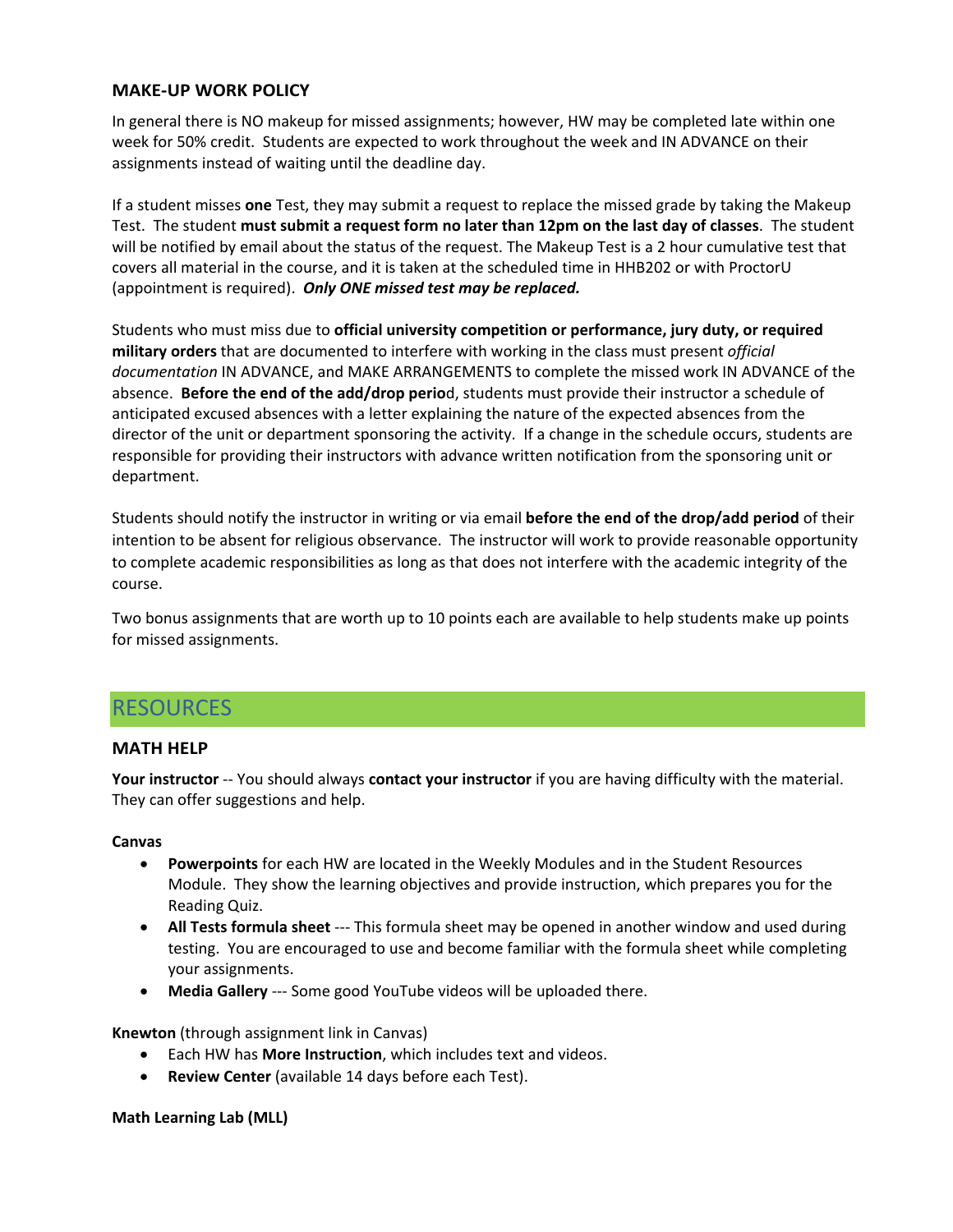The **[Math Learning Lab](https://www.uab.edu/cas/mathematics/student-resources/math-learning-lab)** (**MLL**) in 202 Heritage Hall offers in person tutoring and virtual Zoom tutoring. Tutors will not help with graded assignments, solve all of your problems, or work with you for extended periods of time, but they will help guide you so that you can complete your work independently. No appointment is necessary. Tutoring is not available during holidays or breaks. The last available day for tutoring is the last day of classes.

### **Vulcan Materials Academic Success Center (VMASC)**

The **Vulcan Materials [Academic Success Center \(VMASC\)](https://www.uab.edu/students/academics/student-success)** provides students with a host of free services and resources that include Tutoring and Supplemental Instruction.

# UAB Policies and Resources

### **Add/Drop and Course Withdrawal**

- **Drop/Add**: Deadlines for adding, dropping, or withdrawing from a course and for paying tuition are published in the [Academic Calendar](https://www.uab.edu/students/academics/academic-calendar) available online. Review the [Institutional Refund](https://www.uab.edu/students/one-stop/policies/institutional-refund-policy)  [Policy](https://www.uab.edu/students/one-stop/policies/institutional-refund-policy) for information on refunds for dropped courses.
- **Withdrawal**: To avoid academic penalty, a student must withdraw from a course by the withdrawal deadline shown in the academic calendar and receive a grade of W (withdrawn). Failure to attend class does not constitute a formal drop or withdrawal.

### **UAB United: Safe Entry to Campus**

- Please go to the [UAB United website](https://www.uab.edu/uabunited/students) for guidance and resources related to our safe entry to campus in Fall 2020, including information on:
	- **[Testing](https://www.uab.edu/uabunited/students/testing)**
	- [Academic resources](https://www.uab.edu/uabunited/students/academics) and in-depth information
	- [Student Affairs resources](https://www.uab.edu/uabunited/students/student-affairs) to support all students (housing, dining, extracurricular activities, parking, etc.)
	- [Health and safety resources and recommendations](https://www.uab.edu/uabunited/students/health-safety) for on and off-campus
	- Information for [graduate students,](https://www.uab.edu/graduate/about/graduate-school-covid-19-updates) [School of Medicine students,](https://www.uab.edu/medicine/home/covid-19-updates) [Post-](https://www.uab.edu/postdocs/covid-19)[Docs](https://www.uab.edu/postdocs/covid-19) and [International Students](https://www.uab.edu/global/about/programs-services/isss/faqs-concerning-recent-sevp-guidance-and-covid-19-planning)

All students should use the [Student COVID-19 Entry Checklist](https://www.uab.edu/uabunited/entry-checklists#student-checklist) to see what they have to do in order to enter the campus safely. **Non-compliance with the required items will result in students not being able to remain on campus or participate in any in-person classes, meetings, jobs, extracurricular activities, and events.**

### **Misconduct**

The University of Alabama at Birmingham expects all members of its academic community to function according to the highest ethical and professional standards. Students, faculty, and the administration of the institution must be involved to ensure this quality of academic conduct. Review the Academic Honor Code and Non-Academic Student Code of Conduct linked below.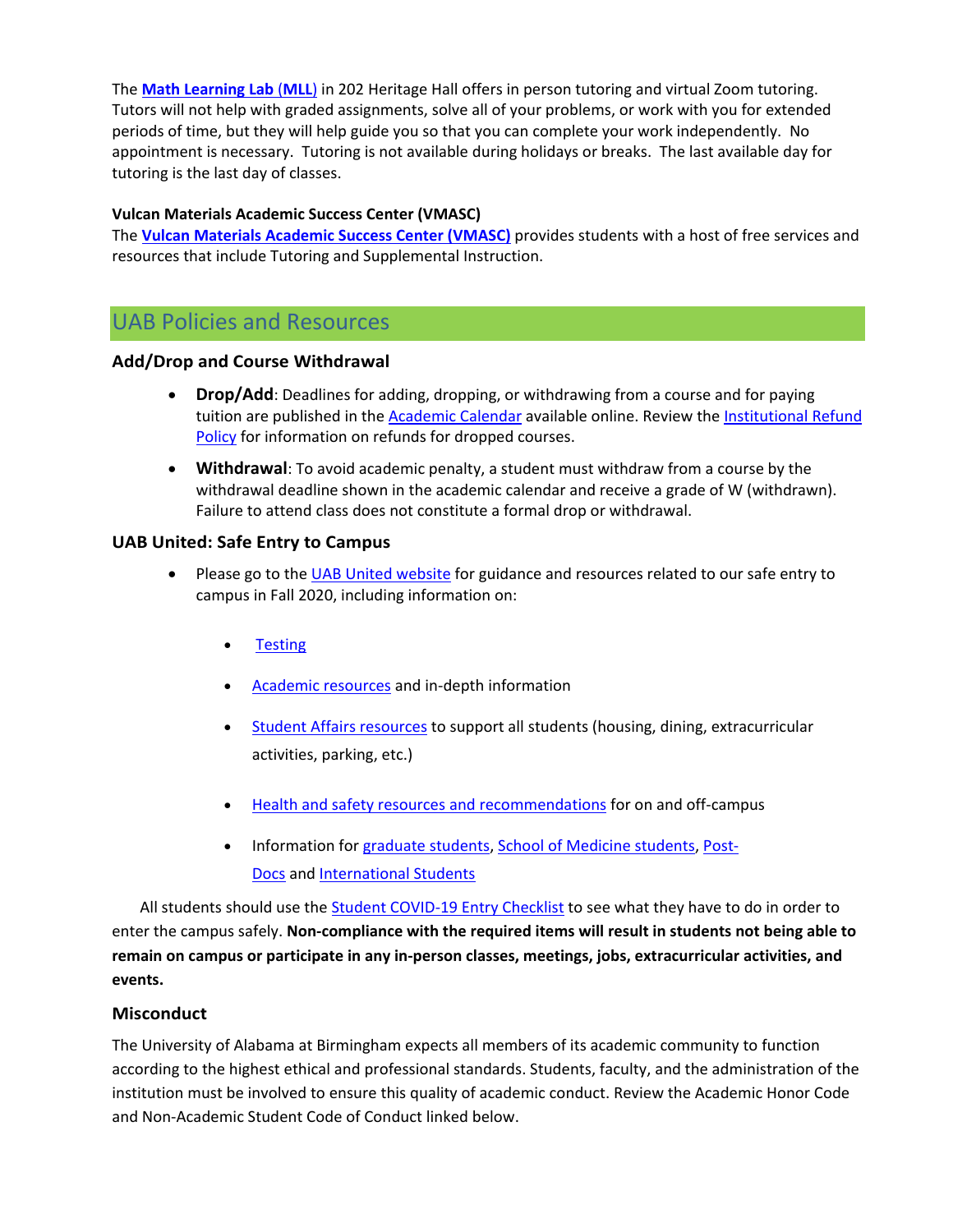- [Academic Honor Code](http://www.uab.edu/students/one-stop/policies/academic-honor-code)
- [Non-Academic Student Code of Conduct](http://www.uab.edu/studentconduct)

### **DSS Accessibility Statement**

**Accessible Learning:** UAB is committed to providing an accessible learning experience for all students. If you are a student with a disability that qualifies under Americans with Disabilities Act (ADA) and Section 504 of the Rehabilitation Act, and you require accommodations, please contact Disability Support Services for information on accommodations, registration and procedures. Requests for reasonable accommodations involve an interactive process and consist of a collaborative effort among the student, DSS, faculty and staff. If you are registered with Disability Support Services, please contact DSS to discuss accommodations that may be necessary in this course. If you have a disability but have not contacted Disability Support Services, please call (205) **934-4205**, visit [their website,](http://www.uab.edu/dss) or their office located in Hill Student Center Suite 409.

**COVID-19 Adjustments for Students**: Attendance will not be a part of your grade in MA 110. Students concerned about their attendance as a result of COVID-19 should register with Disability Support Services.

UAB Disability Support Services (DSS) has established a process for UAB students to request temporary adjustments based on the impact of COVID-19. The process is similar to the traditional DSS registration procedures for accommodations based on disability. However, these requests will be referred to as "COVID-19 Related Temporary Adjustments". On the DSS website, there is a section (next to the traditional DSS application process) titled "Request COVID-19 Temporary Adjustments" where students can read the process and click to complete an application.

On the application, the student must complete an attestation and identify which of the following category(s) applies to their situation. Students will be allowed to submit documentation to support their requests.

• I am 65 or older

• My medical provider has determined that I am an individual who is considered high risk according to Centers for Disease Control and Prevention

• I care for or reside with an individual who has been determined to be high risk according to Centers for Disease Control and Prevention

- I have tested positive for COVID-19
- I am requesting adjustments for another reason

Any questions regarding this process should be referred directly to dss@uab.edu. For qualifying students, DSS staff will create a Notification of Temporary Adjustment Letter (PDF format) which will be provided to students. Students will share this letter, as needed, with instructors to request adjustments.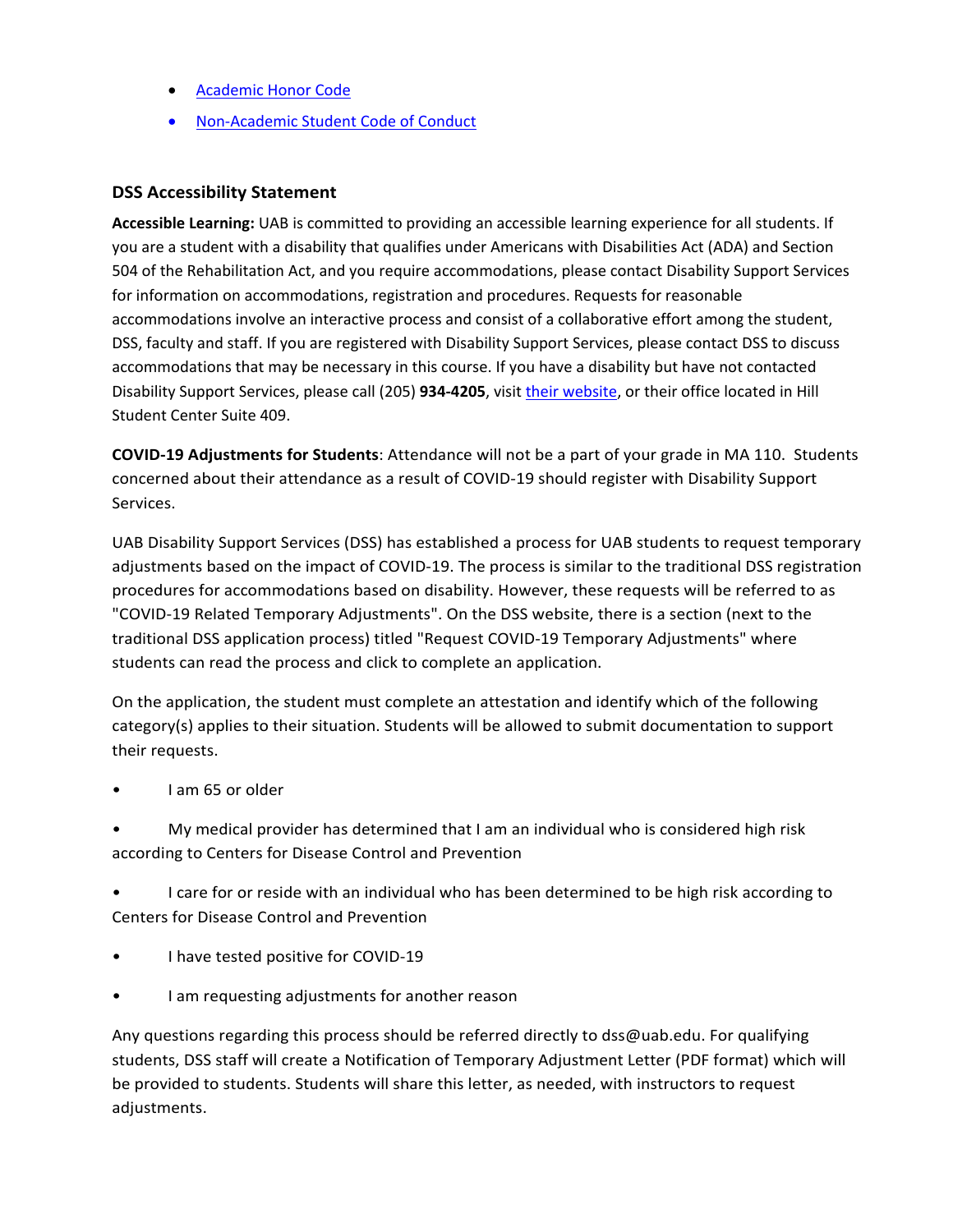### **Title IX Statement:**

The University of Alabama at Birmingham is committed to providing an environment that is free from sexual misconduct, which includes gender-based assault, harassment, exploitation, dating and domestic violence, stalking, as well as discrimination based on sex, sexual orientation, gender identity, and gender expression. If you have experienced any of the aforementioned conduct we encourage you to report the incident. UAB provides several avenues for reporting. For more information about Title IX, policy, reporting, protections, resources and supports, please visit [UAB Title IX webpage](http://www.uab.edu/titleix) for UAB's Title IX, UAB's Equal Opportunity, Anti-Harassment, Duty to Report, and Non-Retaliation policies.

### **Mandatory Masks and Social Distancing Requirements:**

In accordance with CDC guidelines and for the health and wellbeing of all faculty, staff and students. Students, faculty and staff are required to wear cloth face coverings or face masks at all times and maintain social distancing (6 feet between individuals in traditional classrooms, or, in instructional laboratories and similar settings) while on the UAB campus. Instructors have the right to ask those who are not complying with these requirements to leave class in the interest of everyone's health and safety. In the event that a student refuses to comply with these requirements, the instructor has the right to cancel class.

Additionally, following other simple practices will promote good health in and out of the classroom, such as frequent and thorough hand washing, wiping down desks and seats with disinfectant wipes whenever possible, not sharing personal items such as pens and cell phones, and avoiding crowded areas and other enclosed spaces.

The UAB Blazer community views the adoption of these mandatory guidelines as a mark of good citizenship and respectful care of fellow classmates, faculty, and staff. Please visit the [UAB United website](https://www.uab.edu/uabunited/students) for further information.

Food may not be consumed during class times in classrooms, but bottled water is permissible.

### **GuideSafe Event Passport Class Requirement:**

Faculty are required to verify all students who are present for in-person instruction have a current Event Passport.

The COVID-19 pandemic is an extraordinary situation requiring significant measures to create a safe educational community. UAB is using GuideSafe™ Event Passport to facilitate access to classrooms, meetings, events, or facilities having ten or more people. Attendees, including faculty, staff, and students, will complete **[UAB Healthcheck](https://www.uab.edu/uabunited/uab-healthcheck)**, a COVID-19 assessment tool, prior to entering their event. An Event Passport is issued based factors from your daily risk level as assigned by the UAB Healthcheck. After you have completed Healthcheck, press the "Passport" button to get your passport. This passport is good for 24 hours. Remember your passport number to access your passport later in the day. Each user is assigned a unique passport number indicating their status for the upcoming event that will show a "Clear" (Green) screen or "Not Clear" (Red) screen. After the 24-hour passport has expired, you will need to complete Healthcheck again. Each passport will have a time and date to ensure validity. Learn more at UAB GuideSafe [Event Passport.](https://www.uab.edu/uabunited/guidesafe-event-passport)